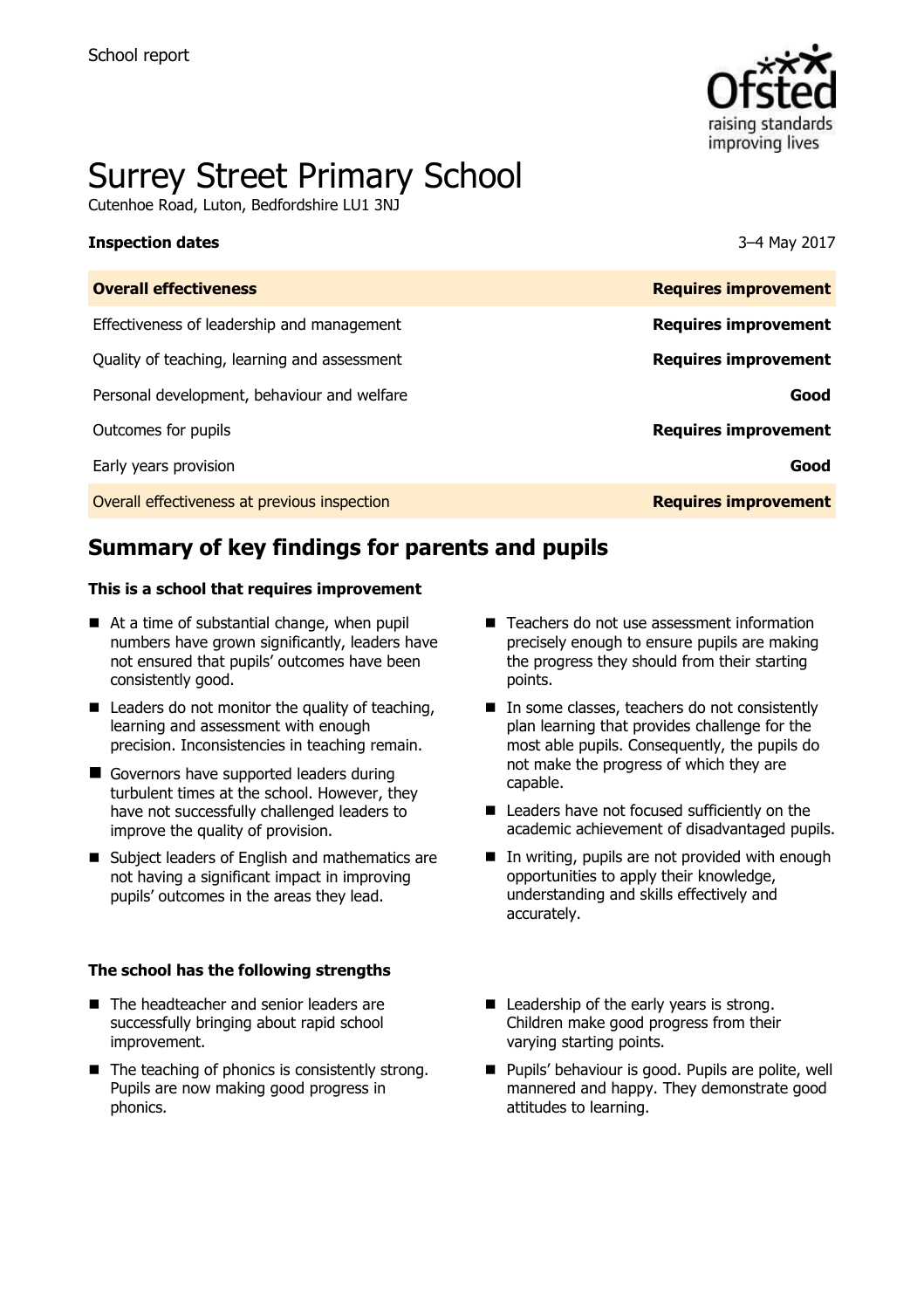

# **Full report**

### **What does the school need to do to improve further?**

- Improve the quality of teaching, learning and assessment by:
	- using assessment information well to plan learning that enables all groups of pupils, including the most able and those who are disadvantaged, to make good or better progress across the curriculum
	- providing pupils with good opportunities to apply their writing skills and demonstrate what they can do.
- **IMPROVE the quality of leadership and management by:** 
	- ensuring that systems for monitoring the quality of teaching, learning and assessment are robust in order to improve the rate of school improvement
	- equipping middle leaders with skills and knowledge to enable them to make a strong contribution to improving pupils' outcomes
	- governors providing effective support and challenge focused on improving pupils' outcomes.

An external review of governance should be undertaken in order to assess how this aspect of leadership and management may be improved.

An external review of the school's use of the pupil premium should be undertaken in order to assess how this aspect of leadership and management may be improved.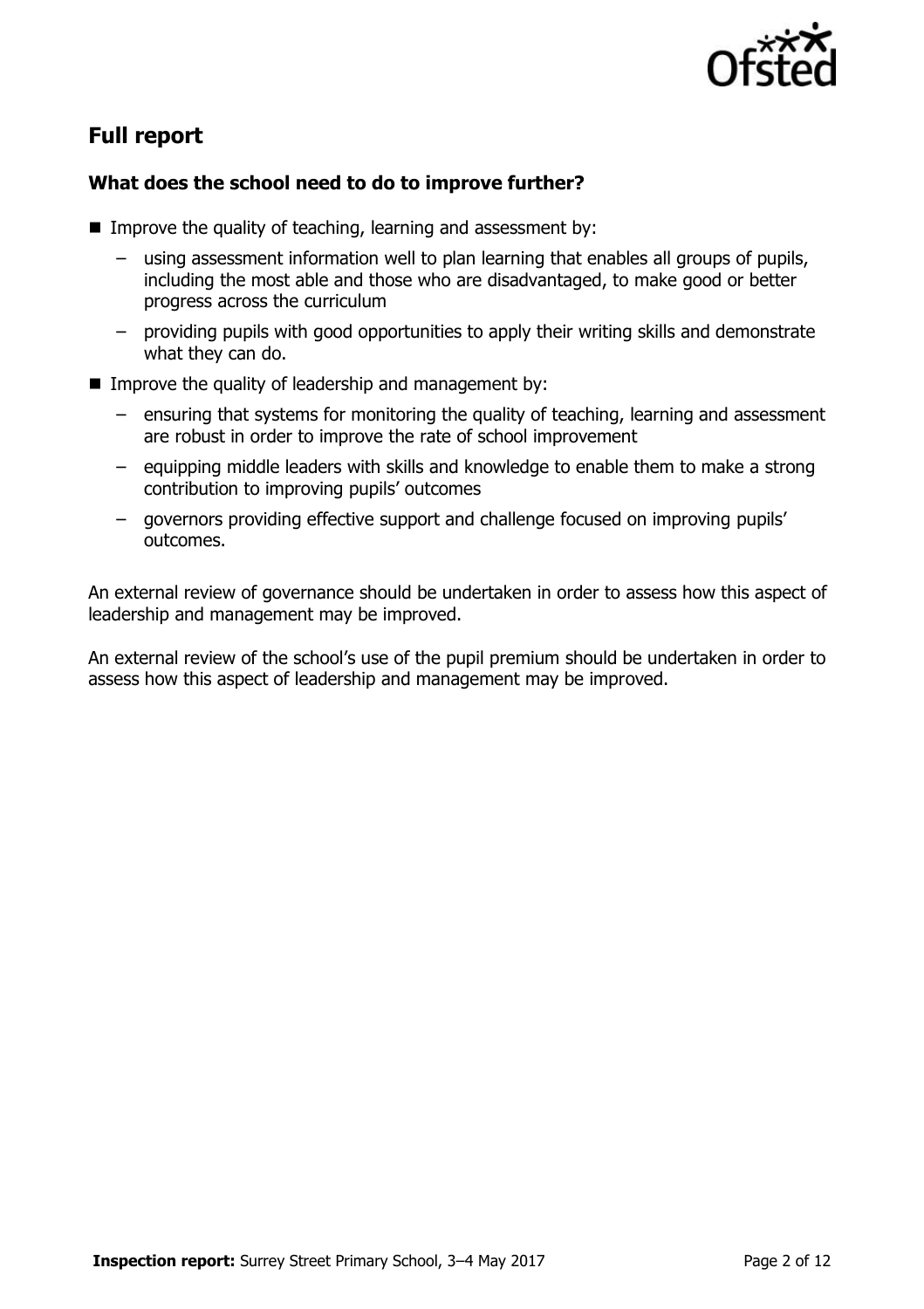

## **Inspection judgements**

### **Effectiveness of leadership and management Requires improvement**

- Since the previous inspection, leaders, including governors, have not ensured that pupils make good enough progress from their different starting points. The headteacher is taking effective action to bring about improvements; however, pupils' progress is not yet good.
- The headteacher has ensured that the large number of pupils who entered the school mid-year have settled quickly. While the immediate needs of the pupils have been well met by the school staff, progress in reading, writing and mathematics for many pupils has not been rapid enough.
- Leaders' monitoring of the quality of teaching, learning and assessment is not rigorous enough. They have not ensured that teachers routinely plan learning that matches pupils' interests and capabilities. As a result, many pupils do not make good progress from their different starting points.
- Subject leaders, several of whom are new to their role, have not had sufficient impact on improving pupils' outcomes. While the leaders routinely monitor pupils' work, they acknowledge that they need to be more focused on the progress different groups of pupils make.
- The school has not received effective support from the local authority. Recent visits by the local authority have not precisely highlighted important areas of concern or identified how the school can improve. As a result of this, school improvement has not been as swift as it could be.
- While leaders have ensured that disadvantaged pupils are supported well with their social and emotional needs, pupil premium funding has not been used to ensure it is having enough of an impact on their academic achievement.
- Leaders use the physical education and sport premium funding for primary schools effectively. Pupils regularly participate in inter-class competitions. The school provides a range of after-school clubs throughout the week. High proportions of pupils participate in clubs after school and outside of school.
- The school promotes pupils' spiritual, moral, cultural and social aspects of learning well. Assemblies celebrate pupils' achievements and are happy affairs. Pupils enter the school hall calmly and participate in the singing enthusiastically and with pride. Assembly themes link with the curriculum and the values of the school. Pupils take their responsibilities as house captains seriously: for example, they come into school early to distribute milk and fruit to the classes.
- The school offers a broad and rich curriculum. Pupils have opportunities to apply different skills across a range of subjects. For example, pupils re-create Roman mosaics in art and research and write about the differences between their town and a village as part of their geography fieldwork.
- In music, pupils learn the skills to play keyboards, cello and ukulele as well as having the opportunity to have private tuition in a range of instruments. The curriculum for other subjects, such as science and history, is equally well covered.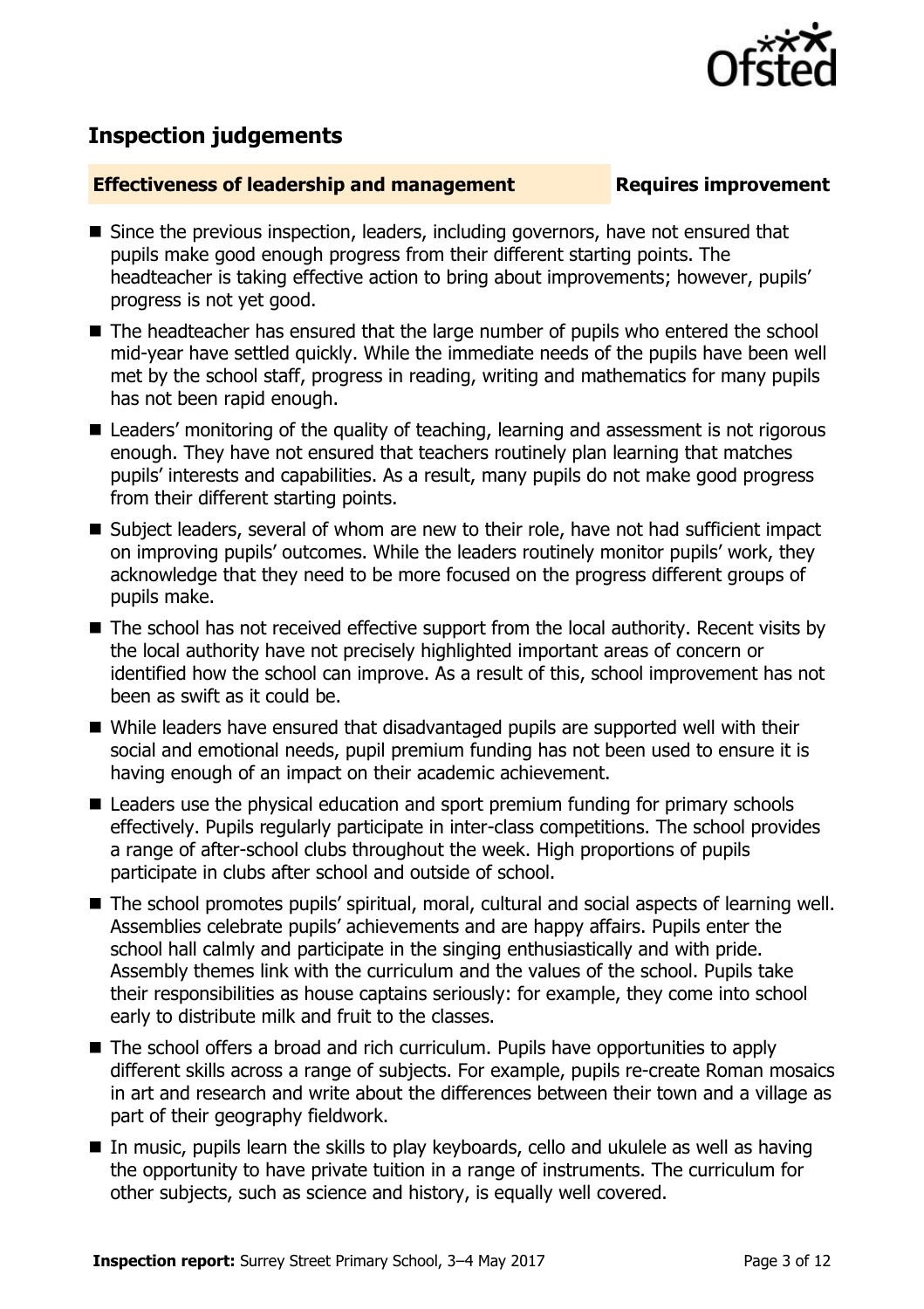

- Leaders use the funding for pupils who have special educational needs and/or disabilities well. For example, the school's 'Flamingo' provision is a nurturing and wellresourced environment for pupils with significant and complex needs. Leaders have accurately identified those pupils new to the school who have special educational needs and/or disabilities. Consequently, the pupils are already accessing their learning readily and demonstrating positive learning behaviours.
- Staff are proud to work at the school. An overwhelming majority of staff believe the school has improved since the current headteacher took up the post. Newly qualified teachers speak highly about the leadership team and their teacher mentors. There is a strong sense of unity among all staff and a shared determination to do the very best for pupils at the school.
- Leaders have ensured that parents are fully supported and are able to engage positively with the school so that the needs of pupils are best met. The school's 'family room' offers a range of workshops and information sessions for all parents. Parents new to English are able to attend courses that support their acquisition of the language as well as learning new skills, for example by attending the 'cake decorating and numeracy' workshop. Parents are able to bring pupils' younger siblings while learning and interacting in a supportive environment.

### **Governance of the school**

- Governors do not have sufficient understanding of pupils' academic performance. Their understanding has been hindered by leaders' reports that are not sufficiently clear and concise. Governors acknowledge that they need further support and guidance so that they can support senior leaders effectively and challenge leaders about their work to improve pupils' academic outcomes.
- Governors have supported the school in establishing effective behaviour systems and securing safeguarding systems as a priority. They recognise the challenges the school has faced, particularly over this last year, and have provided good support to facilitate changes in senior leadership arrangements.
- Although governors talk confidently about the pupil premium funding and the support for disadvantaged pupils, their understanding about the impact of funding on pupils' academic progress is less clear.
- The governing body is keen to develop its practice. Governors have monitored their own performance, and engaged with training to improve their skills. Governors are ambitious for the school and determined to work even more closely with senior leaders to continue to bring about improvement.

### **Safeguarding**

- The arrangements for safeguarding are effective. The governing body fulfils its responsibilities with regard to safeguarding pupils and child protection.
- The governing body ensures the school carries out appropriate checks on adults appointed to work at the school. Leaders ensure that staff undertake regular training so that their knowledge of child protection procedures is up to date.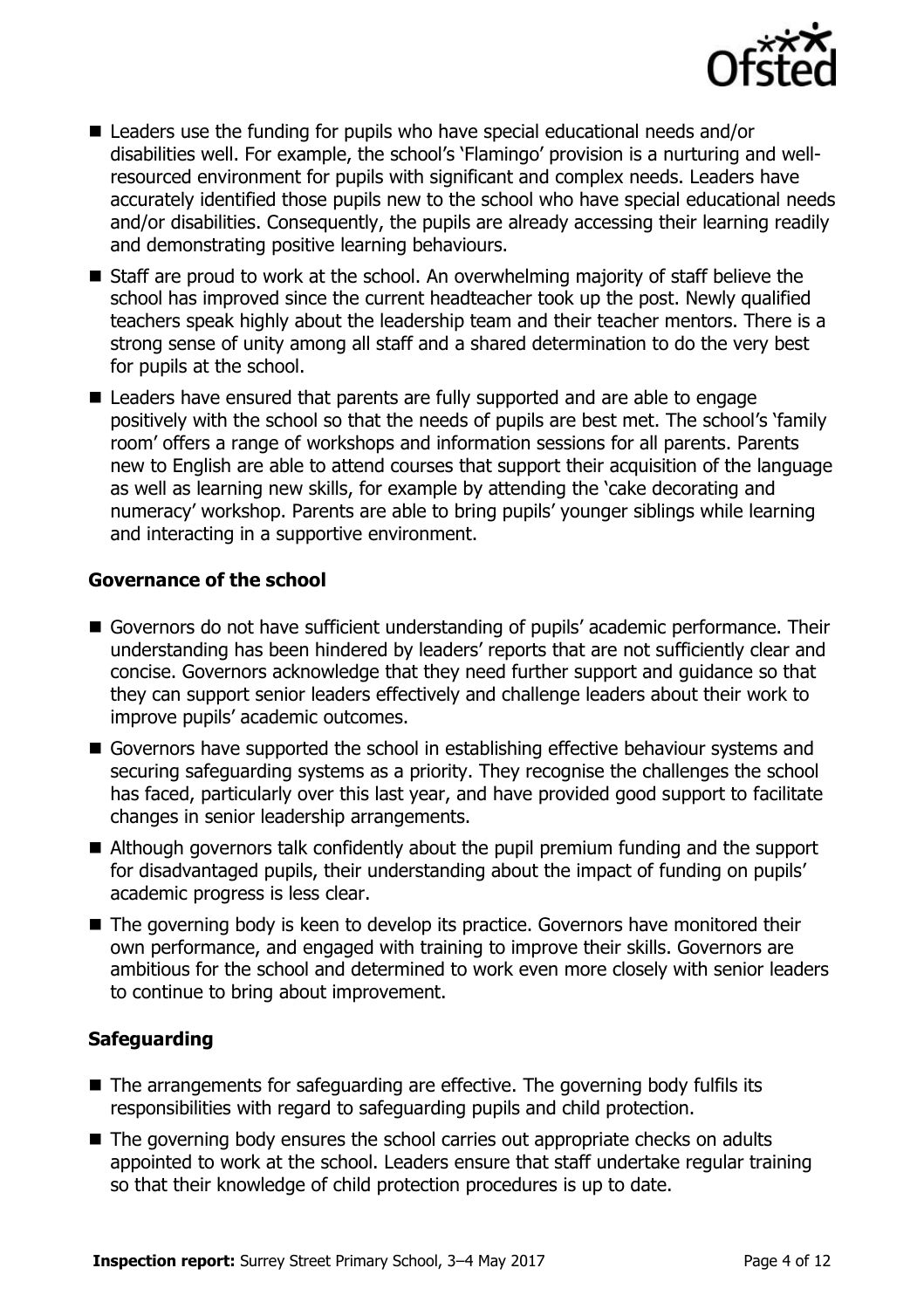

- **Procedures for ensuring good attendance are rigorous and pupils' non-attendance is** followed up immediately. Attendance is currently in line with the national average.
- The school's processes for child protection are effective. Monitoring systems are robust and the school provides excellent pastoral care for vulnerable pupils and families. As a result, pupils' readiness for learning has improved. Pupils say they feel safe at school. All parents who responded to questionnaires agree that pupils are safe at school, as do all staff who responded.
- **Pupils know how to stay safe in and around school and when using the internet. Pupils** are clear that they have someone to speak to if they are unhappy. They know the wellbeing team are always around to help and support if pupils have concerns.

### **Quality of teaching, learning and assessment Requires improvement**

- Teachers do not take enough account of what pupils can already do and therefore do not plan learning which is sufficiently challenging. As a result, pupils' progress is not rapid enough in some classes.
- In mathematics lessons, teachers encourage pupils to select their own level of challenge. However, often these activities do not sufficiently challenge pupils from the start or do not provide opportunities for pupils to work at a deeper level in order to reach the higher standards.
- Teachers have good subject knowledge and typically their teaching of writing skills is effective. However, in the older year groups there are too few opportunities for pupils to write for a sustained period. As a result, pupils do not have the chances to demonstrate what they can do well to achieve at the higher standard of writing.
- Recent changes have helped pupils who have special educational needs and/or disabilities to make good progress. For example, small-group support focuses on pupils' individual needs and ensures that the provision is improving. The school's well-being team provide effective support, especially for pupils who find school challenging; for example, cooking activities and motivational programmes raise pupils' self-esteem and build confidence.
- As a result of teachers' skilful planning and delivery of phonics sessions, pupils make good progress. Current school information, observations of lessons and listening to pupils read demonstrates that pupils are developing good strategies to help them to read fluently. Pupils who need to catch up and meet age-related expectations are supported well, particularly pupils who speak English as an additional language.
- **Pupils have opportunities to carry out experiments and investigations in science, and** different age groups learn about a range of countries and continents. The teaching of physical education is effective and the school teams achieve well.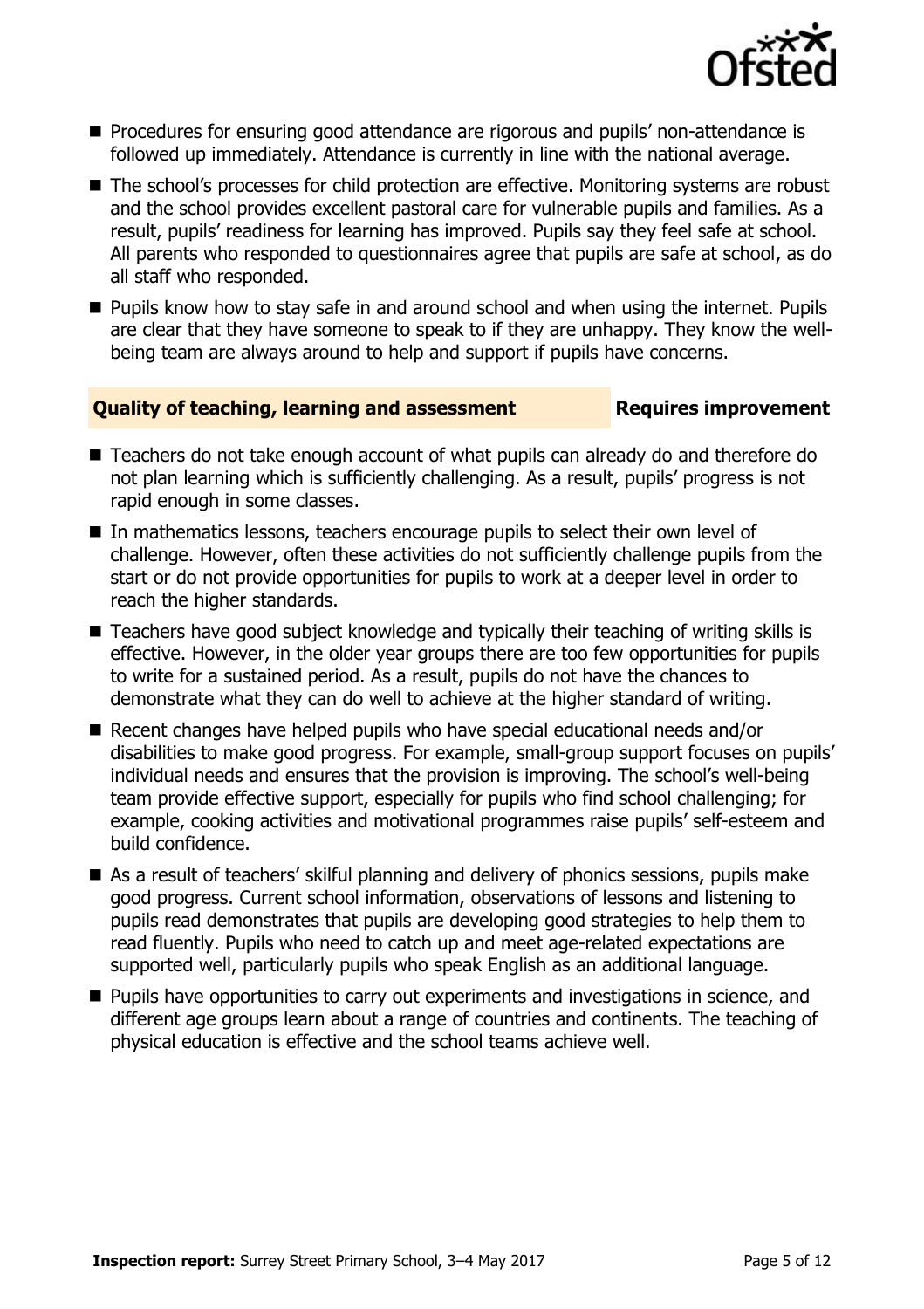

### **Personal development, behaviour and welfare Good**

### **Personal development and welfare**

- The school's work to promote pupils' personal development and welfare is good.
- Leaders have placed a high priority on developing pupils' confidence and social development. Pupils new to the school say they are very happy and settled quickly when they arrived.
- The well-being team ensures that pupils, in particular those who are vulnerable, get the support they need to be able to learn in class. Parents are happy with the support the school provides. One parent commented, 'The support available for children with additional needs is second to none.'
- **Pupils learn about friendships and learn how to make new pupils feel welcome. They** can explain why rules are important and how to make others feel valued. Consequently, pupils are being very well prepared to be good citizens.
- $\blacksquare$  Pupils appreciate the work of adults who support them. They know they can talk to any member of staff if they have concerns.

### **Behaviour**

- The behaviour of pupils is good. Pupils are polite and courteous and move sensibly around the large buildings. They hold doors open for adults and each other and participate well in lessons.
- **Pupils' attitudes to learning are good. Leaders have set high expectations of behaviour** for all pupils, who respond well.
- Leaders have ensured that there are effective strategies in place to secure good behaviour in and outside of lessons.
- Pupils told inspectors that 'learning is fun'. As a result, there is little or no low-level disruption in lessons and incidents of poor behaviour have decreased.

### **Outcomes for pupils Requires improvement**

- At the end of key stages 1 and 2, pupils' outcomes in reading, writing and mathematics were below national averages at the end of 2016. Pupils currently in school are now making better, but not consistently good, progress across the curriculum, including in English and mathematics.
- The pupil premium funding has not previously been used effectively enough. Disadvantaged pupils, including the most able disadvantaged pupils, did not make the progress of which they were capable in 2016. Those currently in school are now making better, but not consistently good, progress. The improvement is because of the more precise support they now receive. However, leaders are aware that the pupils' progress needs to be further accelerated.
- Pupils who have special educational needs and/or disabilities did not make good progress by the end of key stage 2 in 2016. There are now good systems to identify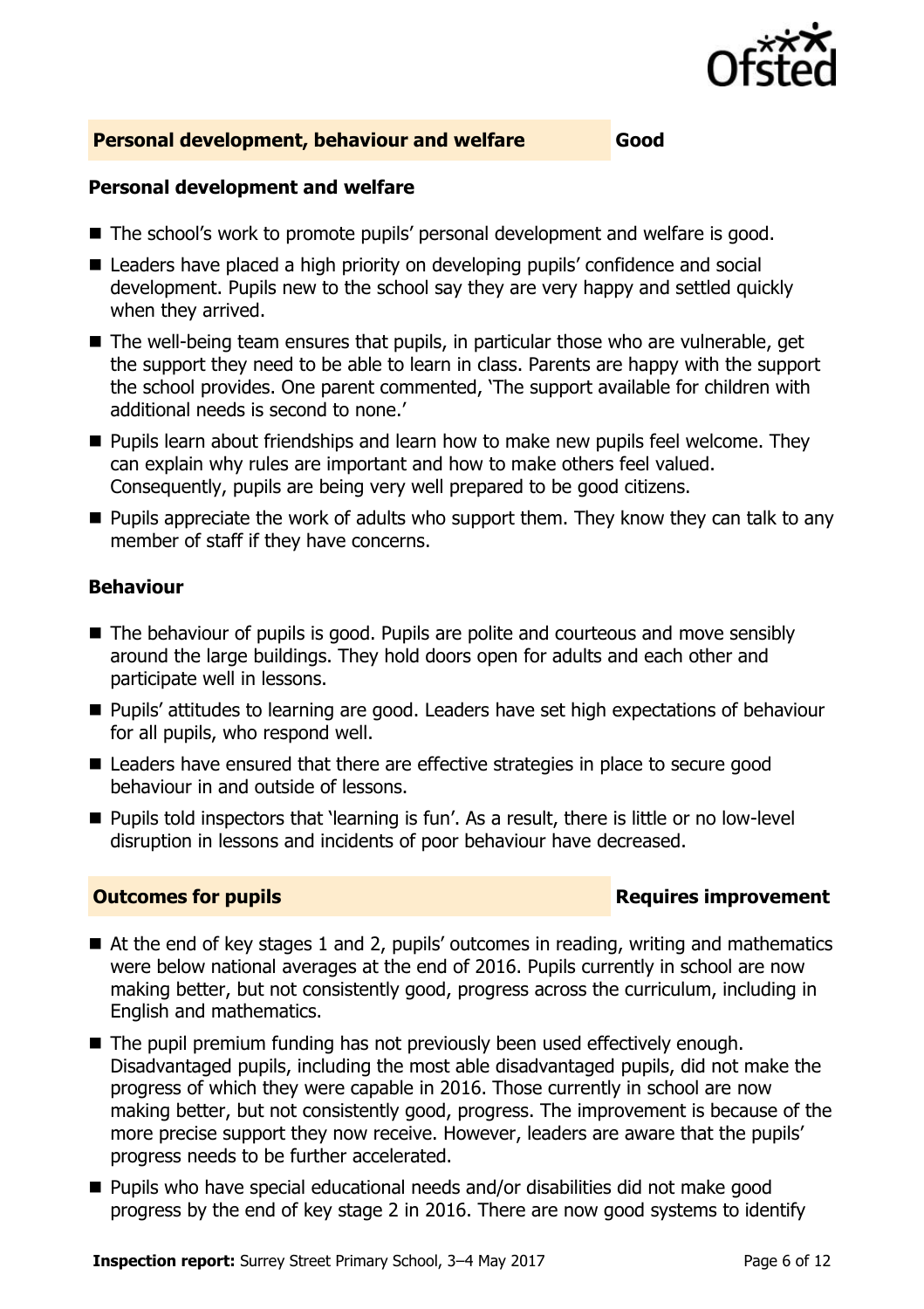

pupils' needs and make changes to their provision. More pupils across the school are now on track to make the progress they should.

- The most able pupils are not achieving as well as they should. This includes the most able disadvantaged pupils. Too few are reaching the higher standards at the end of both key stage 1 and key stage 2. In many lessons pupils are not given work that allows them to make good progress from their different starting points.
- $\blacksquare$  The proportion of pupils who met the expected standard in the phonics screening check at the end of Years 1 and 2 was below the national average. A large majority of the pupils who did not achieve were at the early stages of English acquisition. Focused, additional support has ensured that they are now making better progress. Phonics outcomes are improving and more pupils are on track to meet the expected standard at the end of Years 1 and 2.

### **Early years provision Good Good**

- The early years provision is well led. There is a skilled and knowledgeable team who know the children very well.
- Children have a good start to their full-time education. The early years is a safe and welcoming environment with resources to support the learning needs of the children. Children are happy and confident learners, and able to access resources freely and independently. They engage enthusiastically in lessons and learn to share and develop good social skills.
- Leaders are skilful in their planning of activities to support the diverse make-up of children who come and go, and the high proportion of children new to the country, many who speak English as an additional language. Almost half the children that enter Reception have no previous school experience.
- Leaders plan activities with a strong focus on developing personal, social and emotional skills; because of this, children settle very quickly, are ready and eager to learn and as a result make good progress from their varying starting points.
- The proportion of all children achieving a good level of development was below national averages in 2016 but this has been rising over the last three years and is on track to improve further by the end of this academic year.
- $\blacksquare$  In 2016, children achieved broadly in line with national figures in reading and mathematics, although children achieved below the national average in writing. The structured approach to writing is providing more opportunities to practise writing, particularly in phonics sessions. As a result, writing is improving.
- Children make good progress in communication and language skills. Staff use questioning effectively to promote a positive language learning environment. Attainment was below national expectations at the end of 2016; however, this has improved over the last three years.
- The teaching of phonics is good. There is a consistent approach across all three classes and the progress children make is evident. Children start their learning at the right level so that the progress they make is maximised. Children enjoy activities which allow them to apply their phonics skills.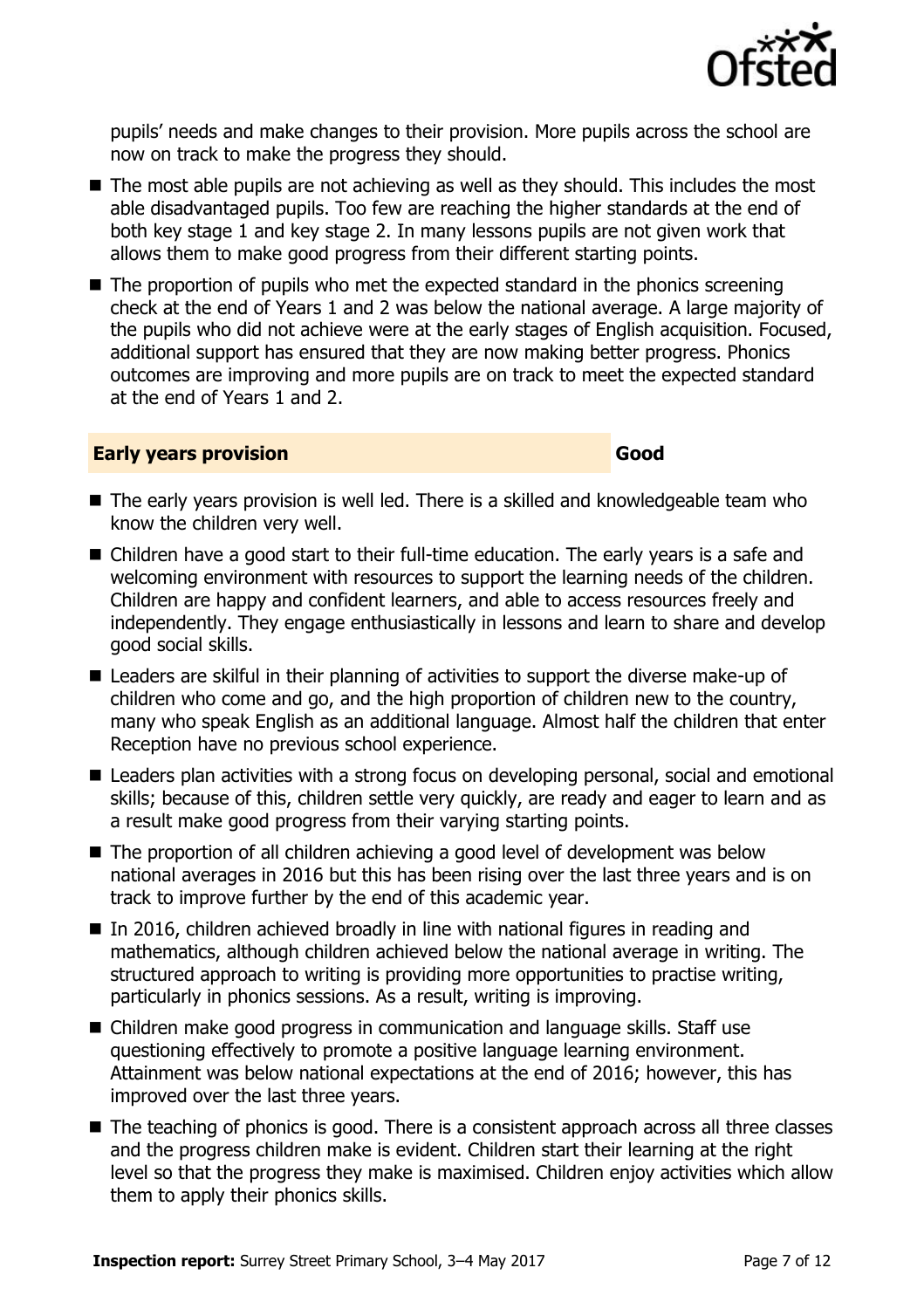

- Assessment of the progress children make is robust. Teachers plan learning based on the needs of the children. Leaders have responded well to the early assessments, which identified a need to ensure that there are more opportunities for children to develop their knowledge and understanding of the world. 'Welly Wednesday' is aimed at promoting language development in the outside environment.
- Parents are invited into school to, for example, build dens with their children in a language-rich setting. Children, particularly those with limited outdoor space at home, enjoy the activities and consequently make good progress in speaking, listening and communication and language from their different starting points.
- The most able children and disadvantaged children make good progress from their different starting points. Some exceeded national averages in reading, writing and mathematics in 2016. The proportion of disadvantaged children who achieved a good level of development was also above the national average.
- Transition is effective into key stage 1 and close links between teaching staff ensure that children in Reception are being well prepared for Year 1.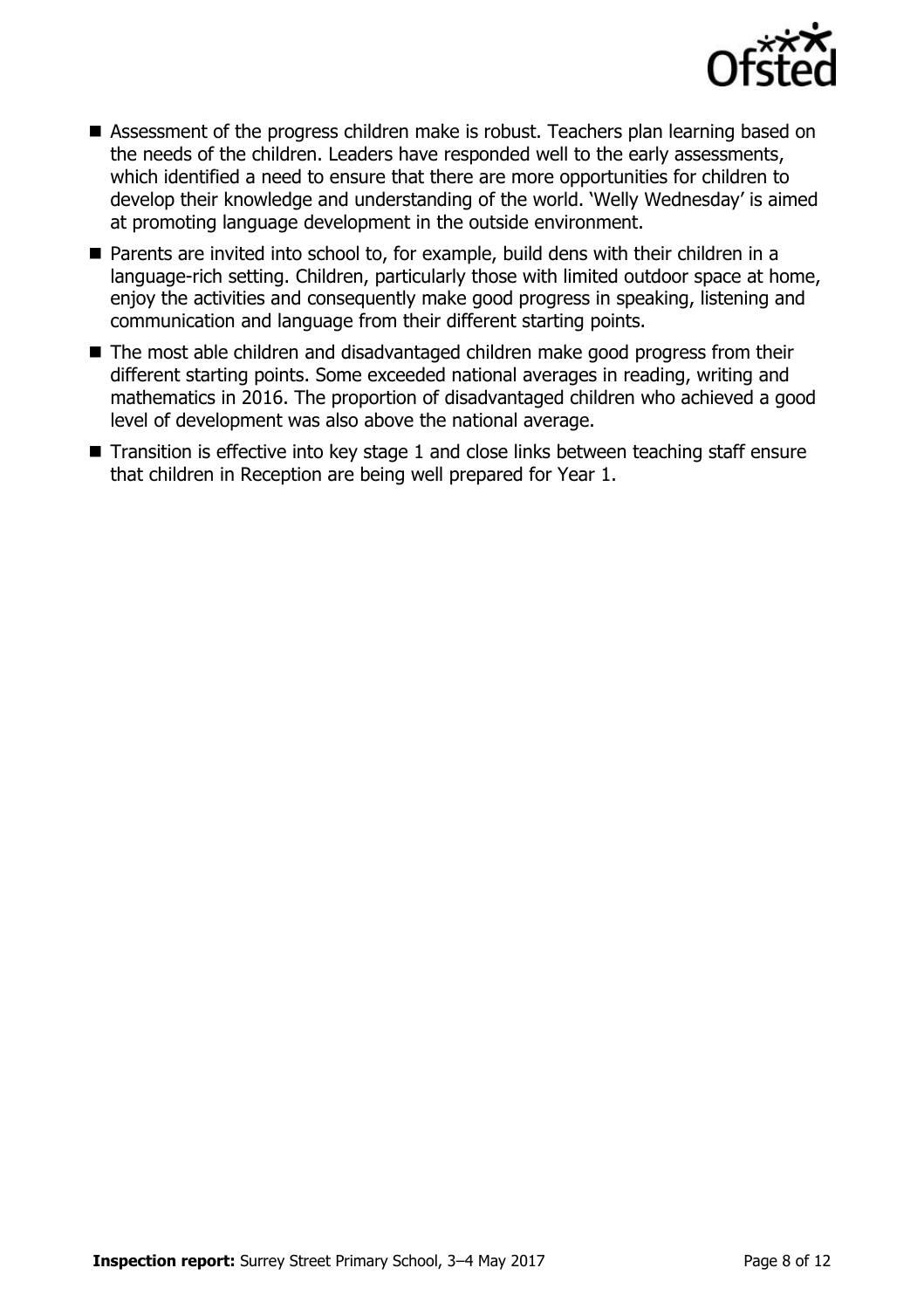

# **School details**

| Unique reference number | 109571   |
|-------------------------|----------|
| Local authority         | Luton    |
| Inspection number       | 10022968 |

This inspection of the school was carried out under section 5 of the Education Act 2005.

| Type of school                      | Primary                         |  |
|-------------------------------------|---------------------------------|--|
| School category                     | Community                       |  |
| Age range of pupils                 | 4 to 11                         |  |
| <b>Gender of pupils</b>             | Mixed                           |  |
| Number of pupils on the school roll | 545                             |  |
| Appropriate authority               | The governing body              |  |
| Chair                               | Penny Jones                     |  |
| <b>Headteacher</b>                  | Linda Adams                     |  |
| Telephone number                    | 01582 748810                    |  |
| Website                             | www.surreystreetprimary.com     |  |
| <b>Email address</b>                | admin@surreystreetprimary.net   |  |
| Date of previous inspection         | 28-29 January, 11 February 2015 |  |

### **Information about this school**

- The school meets requirements on the publication of specified information on its website.
- Surrey Street Primary School is larger than the average primary school.
- There has been a new headteacher and deputy headteacher since the previous inspection.
- Most pupils are from minority ethnic backgrounds.
- The proportion of pupils supported by pupil premium funding is higher than the national average.
- The number of pupils who have special educational needs and/or disabilities is above the national average.
- **Pupil numbers have increased since the previous inspection. There are currently three** classes per year group for Reception to Year 5. There are two Year 6 classes.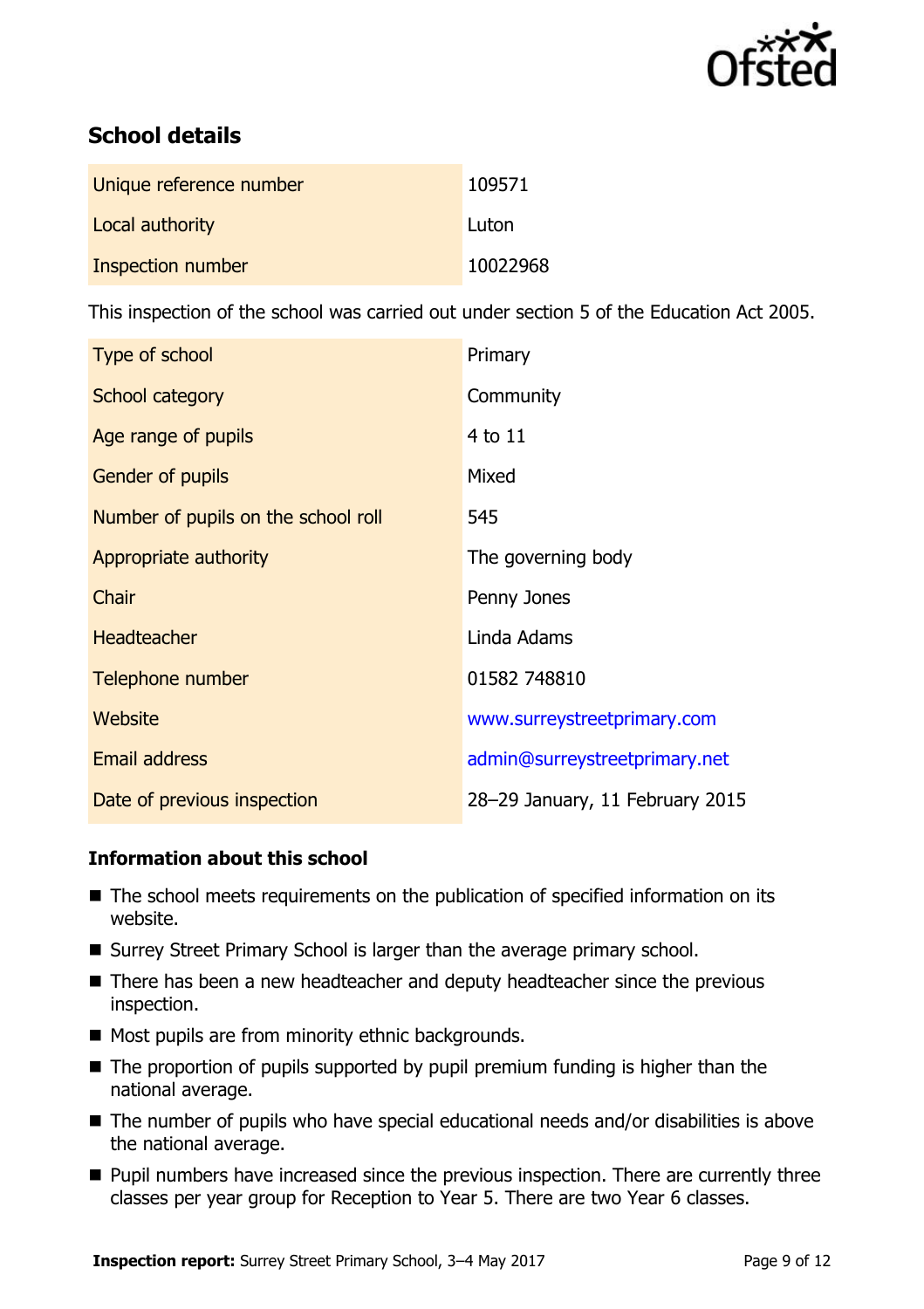

- Many pupils arrive part-way through their primary education. An above-average proportion of pupils join or leave the school part-way through their primary education. Since September 2016, 116 pupils have entered the school and 77 pupils left.
- Many new members of staff have joined the school since the previous inspection due to the increase in the number of classes.
- The school does not meet the government's current floor standards, which set the minimum expectations for pupils' attainment and progress in English and mathematics by the end of Year 6.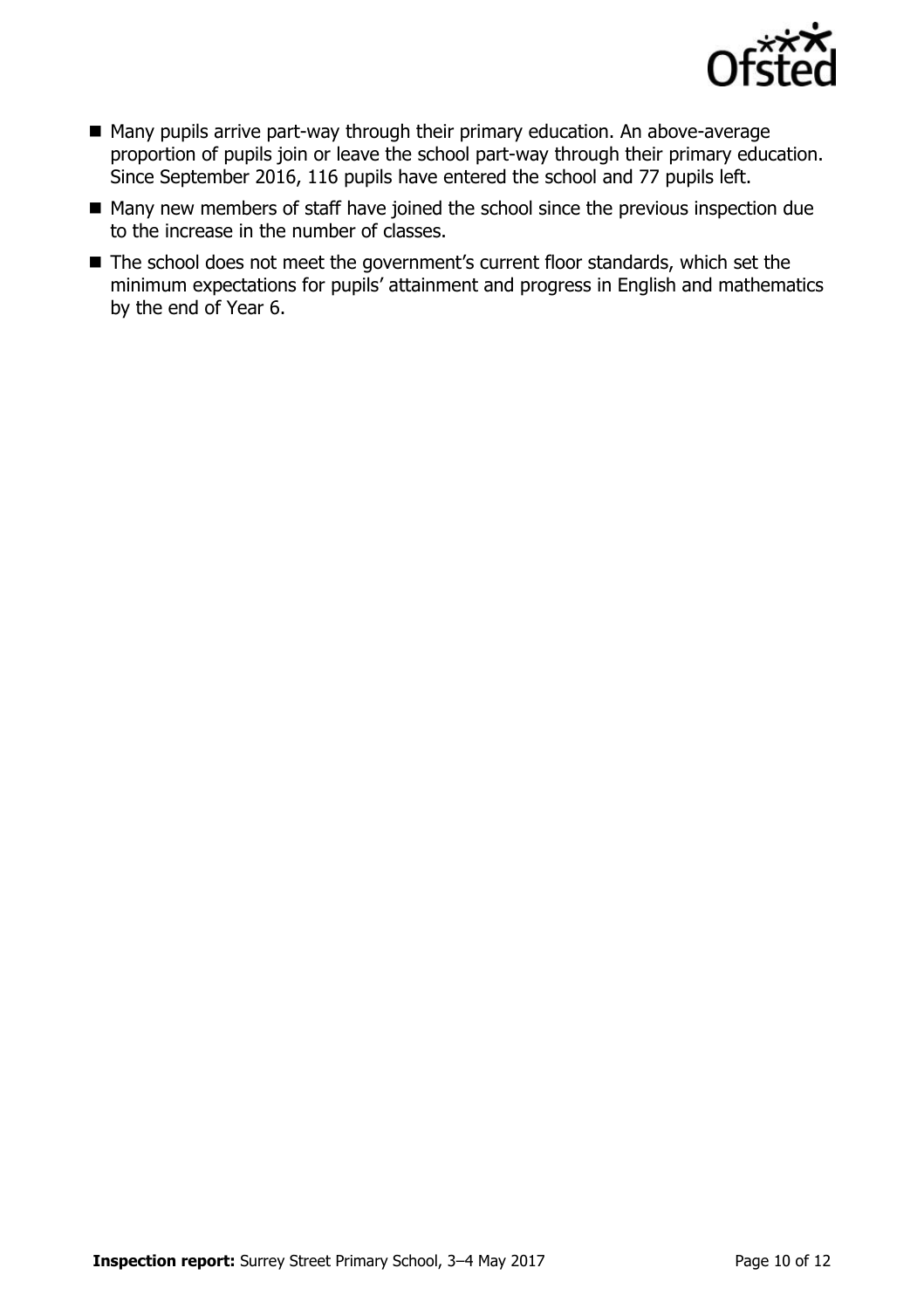

# **Information about this inspection**

- The inspection team observed teaching and learning across all year groups.
- Some observations of learning were carried out jointly with school leaders.
- Meetings were held with governors, a representative from the local authority, senior leaders and middle leaders.
- The inspection team observed the school's work and looked at pupils' work, information on pupils' attainment and progress, and records of behaviour and safety.
- Inspectors scrutinised the monitoring of teaching and the management of teachers' performance, minutes of governing body meetings and the school's website.
- Discussions were held with a group of pupils and informal conversations took place during lesson times and in the playground.
- Policies and procedures for the safeguarding of pupils were examined, including mandatory checks made regarding the recruitment of new staff.
- The inspection team listened to pupils read and talked to them about the books they enjoy.
- Inspectors took account of 35 responses to the online parental questionnaire, Parent View, and 10 text responses from parents. Additionally, inspectors spoke with parents informally at the end of the school day.
- The questionnaires completed by 49 members of staff and 26 pupils were considered.

### **Inspection team**

| Cindy Impey, lead inspector | Her Majesty's Inspector |
|-----------------------------|-------------------------|
| Liz Chaplin                 | Her Majesty's Inspector |
| Sandra Jones                | Ofsted Inspector        |